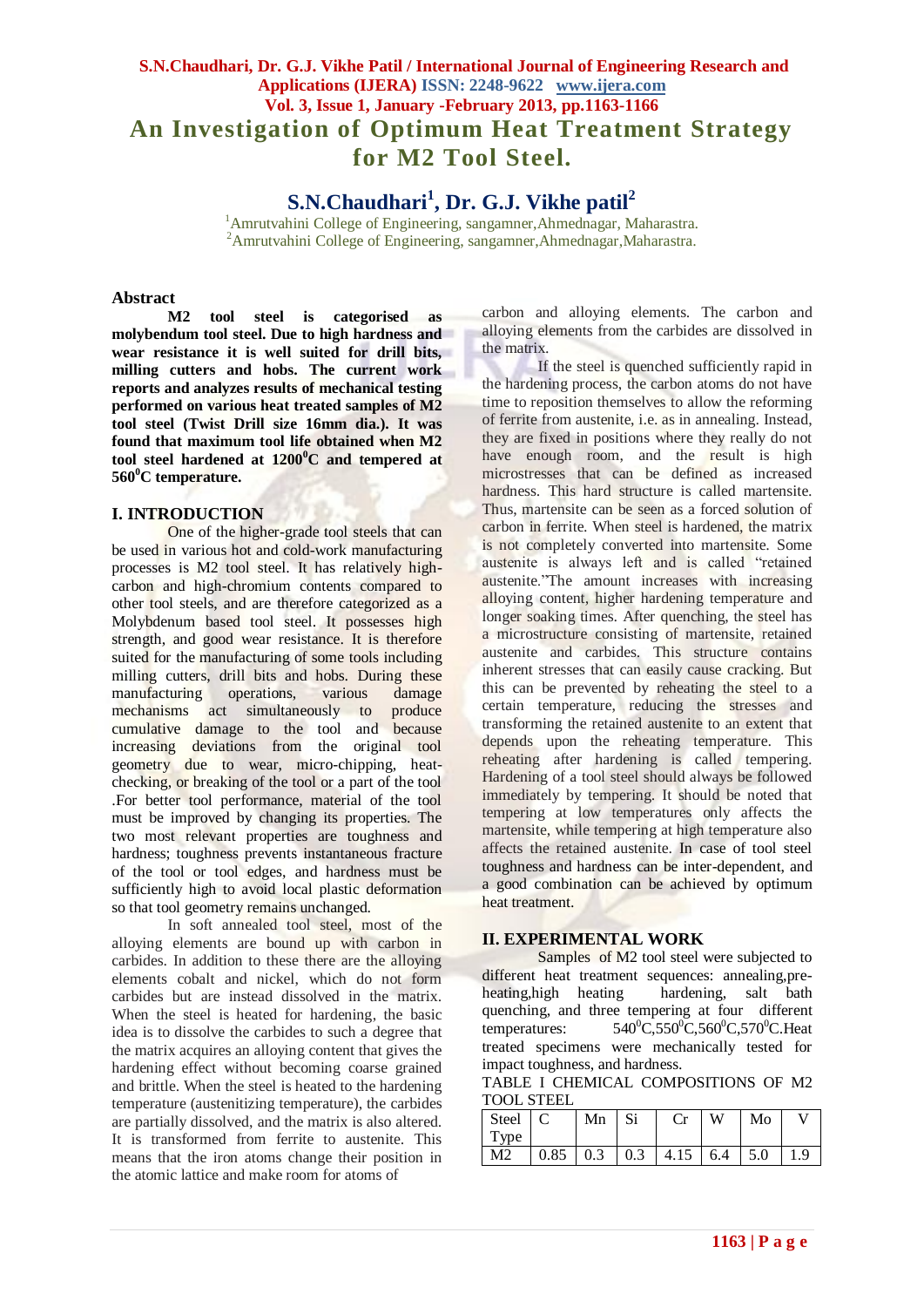#### **S.N.Chaudhari, Dr. G.J. Vikhe Patil / International Journal of Engineering Research and Applications (IJERA) ISSN: 2248-9622 www.ijera.com Vol. 3, Issue 1, January -February 2013, pp.1163-1166**

Heat treatment was carried out in line with the standard procedure. Three sets of specimens were prepared in this way:

- (a) Hardening temperature  $1180^{\circ}$ C and tempering at  $540^{\circ}$ C,  $550^{\circ}$ C,  $560^{\circ}$ C and  $570^{\circ}$ C temperature.
- (b) Hardening temperature  $1200^{\circ}$ C and tempering at  $540^{\circ}$ C,550<sup>°</sup>C,560<sup>°</sup>C and 570<sup>°</sup>C temperature.
- (c) Hardening temperature  $1220^{\circ}$ C and tempering at  $540^{\circ}$ C,550 $^{\circ}$ C,560 $^{\circ}$ C and 570 $^{\circ}$ C temperature. (All samples were three tempered for two hour)

TABLE II HEAT TREATMET SEQUENCE

| 1.Normalising                | 2.Annealing        | 3. Warmimg                 | 4.High<br>heating |
|------------------------------|--------------------|----------------------------|-------------------|
| 770-820 <sup>°</sup> C       | 870-900°C          | $400^0$ C                  | $850^0C$          |
| 5.Austanising                | <b>6.Quenching</b> | 7. Tempering               |                   |
| $1180 - 1220$ <sup>0</sup> C | $760^0C$           | $540 - 560$ <sup>o</sup> C |                   |

#### **A. Normalising**

In this process tool steel specimen is heated  $650^{\circ}$ C for 24 hour and then cooled in air. As shank and flute part of twist drill is butt welded it become necessary to relive the stresses due to welding.

#### **B.Annealing**

This is the softening process in which tool steel specimen were heated to  $820^{\circ}$ C for eight hour and cooled at room temperature.



Fig.1 Time versus temperature plot illustrating sequences required to properly heat treat high-speed tool steels

#### **C.Austenitizing (Hardening)**

Before austenitizing, warming and preheating of tool steel specimen was carried at  $850^{\circ}$ C in salt bath furnace. The purpose of this process is to reduce thermal shock, reduce danger of excessive distortion or cracking and to reduce time required in high heat furnace.

Tool specimens were hardened at  $1180^0C$ ,1200<sup>o</sup>C and 1220<sup>o</sup>C for 5 minutes soaking time. This soaking time is depend upon type of tool and size. In hardening process ferrite is converted into austenite.

#### **D.Quenching**

In quenching process samples were quenched in salt bath furnace at  $570^{\circ}$ C temperature for 5 minute. Then samples were reload from furnace and air cooled at room temperature. During quenching carbon atom not get enough time to reposition and they fix in the position where they really do not enough room. As a result of this high microstresses developed i.e martensite which responsible for hardness due to quenching.

#### **E.Tempering**

Quench-hardened samples are brittle and hardening stresses are present. In such a condition it is of little practical use and it has to be reheated, or tempered*,* to relieve the stresses and reduce the brittleness.

In this process, furnace is set to the desired tempering temperature. Samples were load inside the furnace immediately after they reach room temperature after quenching for two hours. Then samples were removed from the furnace and allow them to cool to room temperature in still air. In multiple tempering (Generally two or three) samples cool for at least two hour and again place in furnace at the same tempering temperature and air cool to room temperature.

Tempering causes the transformation of martensite into less brittle structures. Unfortunately, any increase in toughness is accompanied by some decrease in hardness. Tempering always tends to transform the unstable martensite back into the stable pearlite of the equilibrium transformations. After tempering as quenched martensite precipitate to fine carbide. Nucleation of this carbide relieves microstresses in martensite matrix and prevent cracking. Tempering is done in following steps.

1. Hardening at 1180 <sup>0</sup>C and then tempering at four different temperatures  $540^{\circ}$ C,  $550^{\circ}$ C, and  $560^{\circ}$ C resp. 2. Hardening at  $1200^{\circ}$ C and then tempering at four different temperatures  $540^{\circ}$ C,  $550^{\circ}$ C,  $560^{\circ}$ C and  $570^0$ C resp.

3. Hardening at  $1220^{\circ}$ C and Temping at four different then temper temperatures  $540^{\circ}$ C,  $550^{\circ}$ C and  $560^{\circ}$  C  $570^{\circ}$  C resp.

### **IV. MECHANICAL TESTING**

Heat-treated samples (with different heat treatment sequences) were tested for various mechanical properties. For hardness testing, oxide layers etc formed during heat treatment were removed by stage-wise grinding. Average VPN readings were determined by taking three hardness readings at different positions on the samples, using a vicker hardness tester. Impact energy (CVN) was recorded using the Charpy impact tester. All testing was done in accordance with ASTM standard test procedures.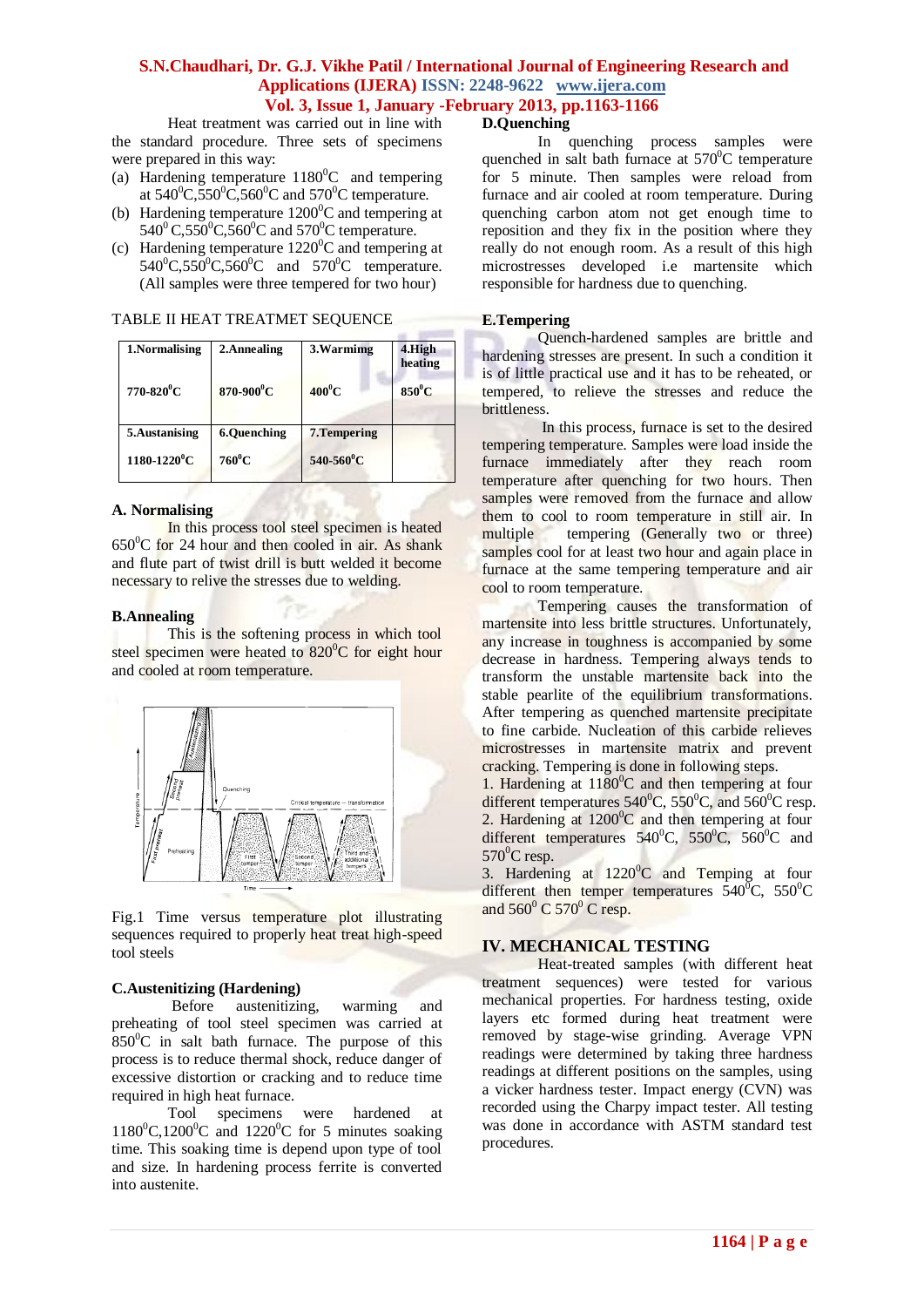### **S.N.Chaudhari, Dr. G.J. Vikhe Patil / International Journal of Engineering Research and Applications (IJERA) ISSN: 2248-9622 www.ijera.com Vol. 3, Issue 1, January -February 2013, pp.1163-1166**

#### **V. RESULTS AND DISCUSSION**

As described above, samples were subjected to three types of heat treatment sequences. All mechanical testing was performed at room temperature. (a) Hardening temperature  $1800^{\circ}$ C, (b) Hardening temperature  $1200^{\circ}$ C and (c) Hardening temperature  $1220^0C$  and all double tempered. Variation of mechanical properties of M2 tool steel after these heat treatments is presented below in a graphic format.



Fig**.**6 Variation of hardness against tempering temperature for different heat treatments at 1180<sup>0</sup>Chardnenig temperature.

Fig.6 shows that as tempering temperature increases, hardness first increases to a maximum and then gradually decreases. For all three heat treatments, maximum hardness is obtained for samples tempered at  $550^{\circ}$ C at  $1800^{\circ}$ C hardening Temperature.



Fig. 7 Variation of hardness against tempering temperature for different heat treatments at  $1200^{\circ}$ C hardening temperature.

Fig.7 shows as tempering temperature increases, hardness first increases to a maximum and then gradually decreases at  $1200^{\circ}$ C hardening temperature.



Fig 8. Variation of hardness against tempering temperature for different heat treatments at  $1220^{\circ}$ C hardening temperature.

Fig.8 shows as tempering temperature increases, hardness first increases and remains constant to a maximum at 1220<sup>°</sup>Chardening temperature.



Fig. 9 Variation of impact energy against tempering temperature for different heat treatments at  $1180^0$ C hardening temperature

Fig.9 presents the variation of impact strength against tempering temperature for heat treatment sequence at  $1180^{\circ}$ C hardening temperature. With an increase in tempering temperature, impact strength decreases.



Fig. 10 Variation of impact energy against tempering temperature for different heat treatments at  $1200^0C$ hardening temperature.